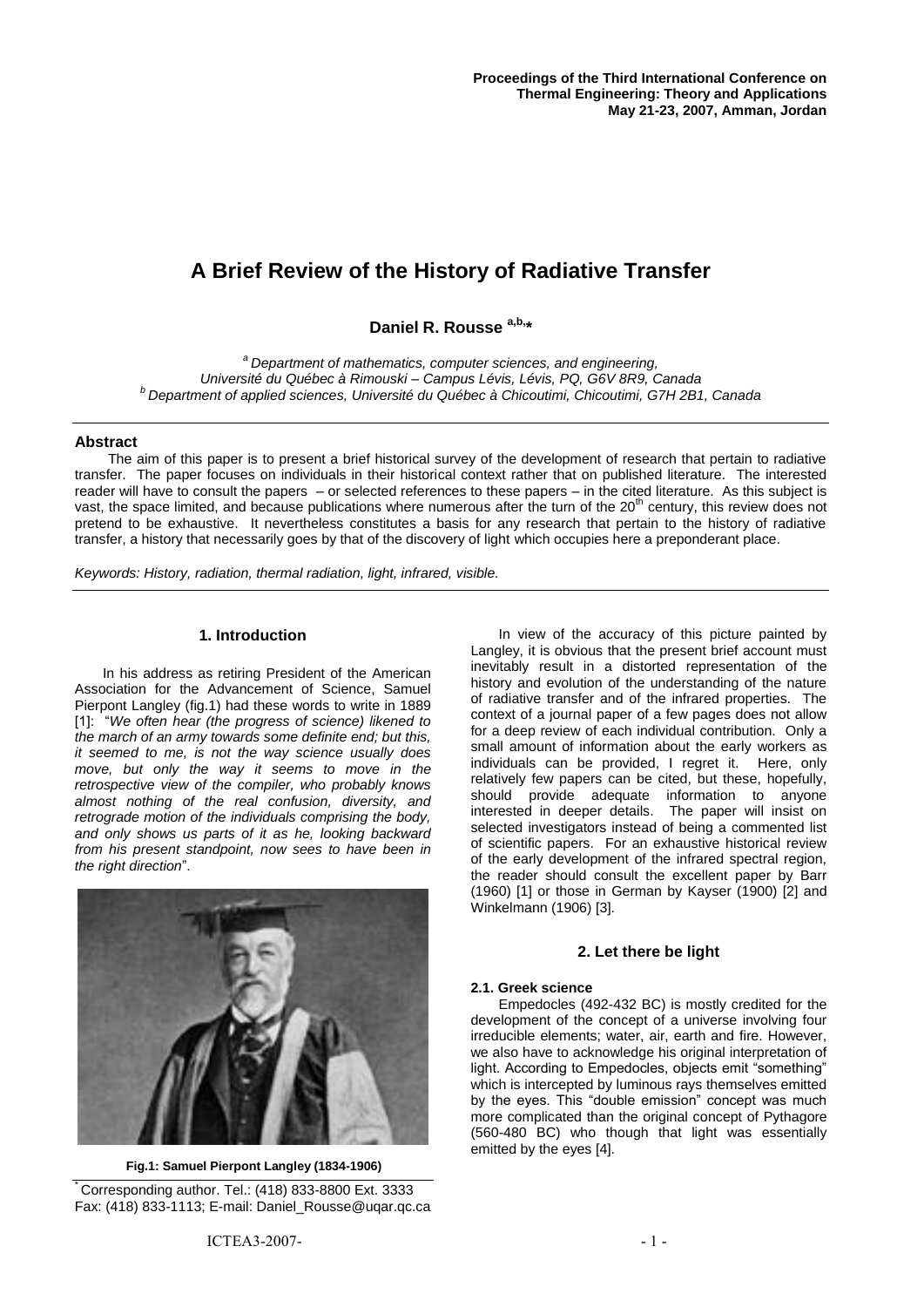Empedocles also taught that light takes time to travel through space, though he must have arrived at this results by reason alone for the first observational proof was not obtained until more than two thousand years **later** 

Ptolemy (100-170) has no relation of the Ptolemies who ruled Egypt - in fact the name Ptolemy merely indicated that he came from Egypt – but it confused medieval and some later scholars who were moved to always portray him wearing a crown!

He was much more clever assessing intrinsic properties to objects. His theory included the ideas of color as an inherent surface property of bodies as well as those of diffuse and specular reflection. His experiments on refraction, permitted him to derive laws that are analogous to those "discovered" by Snell in 1621, about 1500 years later. He used the well-known experiment of a coin lying on the bottom of the vessel but hidden by the rim that becomes visible, at the same angle of sight, when water is poured in. Ptolemy was a physicist of considerable ability encompassing subjects as music, mathematics, astronomy, geography, art, geometry, etc.

With Ptolemy, we come to the last great figures of the Greek science, and at the end of an astonishing intellectual development that was Greek in origin.

### **2.2. Arabian science**

The history of science in Arabia is largely the history of science in Islam. Yet it is not wholly so, for science began some centuries before the time of Muhammad in the land which was to be the cradle of the Muslim civilization. For the present purposes, we mainly concentrate on the so-called golden age of Islam, from the eight century AD to the eleventh when Islamic cultures flourished in Spain, North Africa, Syria and Iran. Islam plays a crucial role in the world history, both as an important civilization in its own right, but also as an intermediary between the Antiquity and the early modern world.

Abu Yussif Al-Kindi (801 - ) is sometimes referred to as the "first Arabic philosopher". Al-Kindi did not confine himself to philosophy: he took great interests in various branches of science. Among thermoptics, he was the first (as the Mohists' work was not known) to emphasize the fact that light travels in straight line.

Known to the medieval scholars as Alhazen [5], ibn al-Haytham (965-1040) can be considered as the greatest Islamic physicist. Born at Basra in Iran, he moved to Cairo to lead what was outwardly a rather disastrous career. It seems that when he arrived in Egypt, he witnessed the annual inundation of the Nile and assumed that this occurred because there was no proper control of the river. He then obtained the patronage of the caliph to finance an engineering expedition. Alas, he soon realized that if anything could have been done, the ancient Egyptians would have done it! Fearing for his life, he decided to feign madness. He remained under house arrest until the caliph died!

When once again free to pursue learning, al-Haytham was in his late fifties and most of his decisive scientific work was still to be accomplished. Though al-Haytham's optical work was based on Greek elements, particularly from Ptolemy, his analysis and treatment are absolutely genuine. Light, said al-Haytham, is something emitted from every self-luminous source. He considered a primary emission, in straight line, as well as a secondary emission, in the form of a sphere. He then introduced the basis of specular and diffuse reflection.

This was original thinking indeed, really enshrining the principle of secondary wavelets proposed six centuries later by Christian Huygens.

Al-Haytham described colours as being real and distinct from light although always "blended" with it. He also studied reflection, refraction, diffraction. He also introduced the ideas of pencil of light. Finally, he strongly rejected the idea that light was emitted by the eye. And, although he did not talk about the formation of an image inside the eye, he discussed the optic nerve and its connection with the brain.

He concluded that light refraction was caused by different speeds of propagation in different materials. His law of refraction were used in the seventeenth century by both Kepler and Descartes.

Nowadays, who cites the papers of an author published nearly a thousand years before.

Without his failure at the source of the Nile, we may have had to wait for a long period for such clever scientist in what we know today as radiative transfer.

#### **2.3. Chinese science**

Until the 1960's, little was known in the west about the history of the development of Chinese science. [4].

It is worth noting that they had a metric system very early on and were also among the first when it came to problems of statics for the Mohists were already making worthwhile contributions to this in the fourth century BC. It was the Mohists, moreover, who began the study of optics in China discussing shadows and early appreciating that light travels in straight lines. They also experimented the "camera obscura", and knew how the image of a distant scene is turned upside-down when light passes through a pinhole. Flat and concave mirrors were also objects of study and the Mohists knew the concepts of "real" and "virtual" images given by the latter. In all of this, they seem to be have been ahead of the Greeks, who, as mentioned earlier, had false ideas about light and vision at the same period.

The concave mirrors were used to set up fires and large metal mirrors were common, but glass mirrors were unknown. Although they used crystal lenses of various shapes, they were not lead to invent the telescope or to wear spectacles. As Mohists were not diffusing their knowledge, we still do not know much about Chinese science.

### **2.4. Medieval science**

The science of radiation was reborn in Occident with the work of Robert Grosseteste (1168-1253). Grosseteste [6] lived in times where philosophy and theology were about to be separated of science. Science, he said, began with man's experience of phenomena. Its aim was to discover the "reasons" for the experience, the "casual agents". Then, the next step was to analyse the causes, breaking them down to principles or component parts. After, the observed phenomenon had to be reconstructed form the principles on the basis of hypothesis which were to be verified or disproved. He was then a rigorous experimentalist.

Although the idea of a "law of nature" rather than a "law of God" was revolutionary, Grosseteste brought English Franciscans to study mathematics and natural science and he became the bishop of Lincoln in 1235. Although the idea he was promoting could have been challenged, he always managed to keep an immense influence and profound effect on Christian philosophy.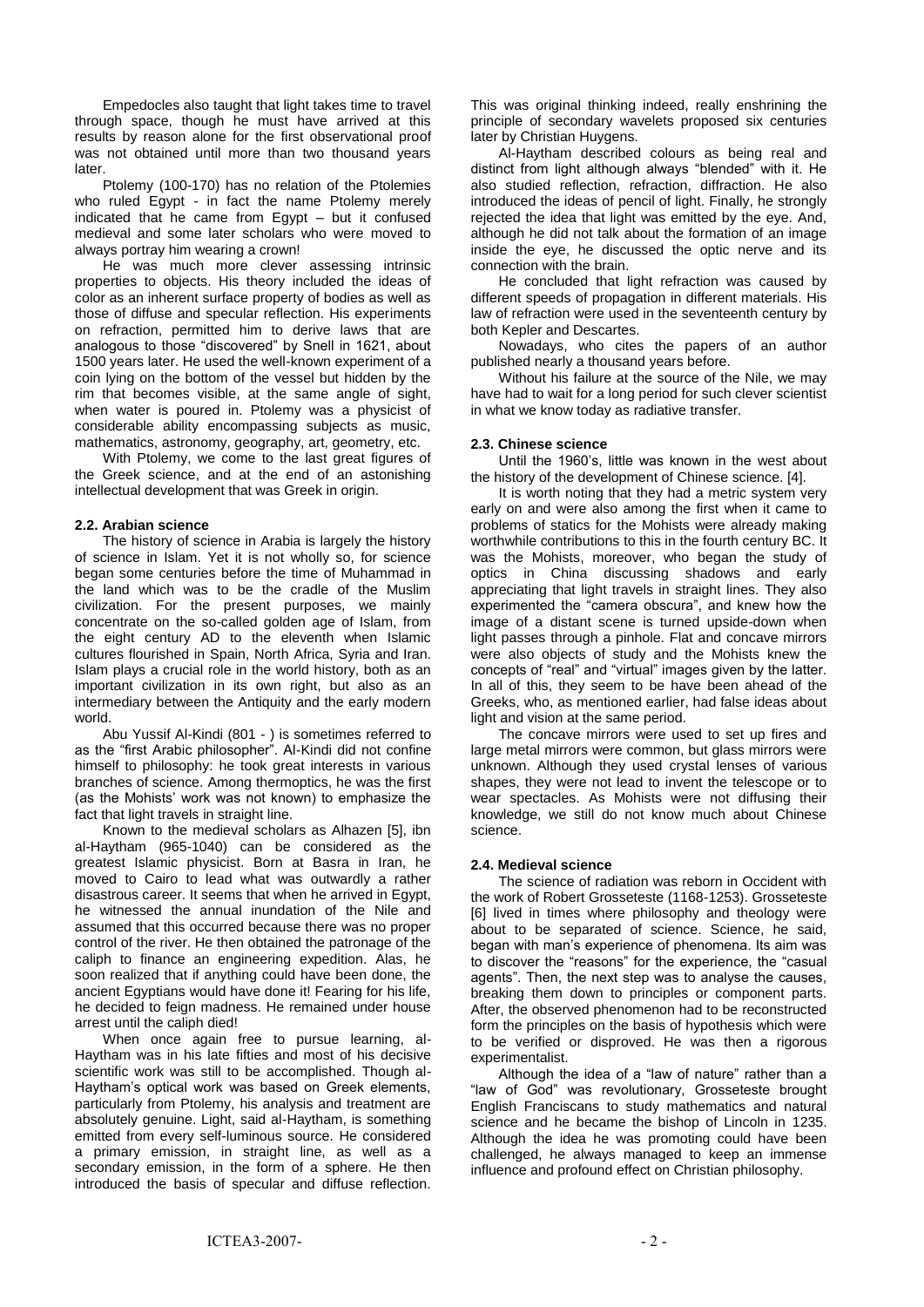His work in optics (fig. 2) focussed on diffraction by spherical lenses and on reflection (he was stimulated by translations of al-Haytham's work). For him, light was the first form of prime matter to be created. He provided an interestingly scientific interpretation of the creation text in the first chapter of the Genesis, Let there be light.



**Fig.2: Diffraction of light, schematic by Grosseteste [4]**

Although Grosseteste seems to have carried out astronomical observations, we have to wait until Roger Bacon (1220-1292) to obtain the principle of the telescope. "For we can so shape transparent bodies and arrange them in such a way with respect to our sight and objects of vision, that the rays will be bent in any way we desire, under any angle we wish… so we might cause the Sun, Moon in appearance to descend here below [7]

Bacon [7] was the most gifted student of Grosseteste but his inflexible temper send him to jail as he proclaimed that reason was prevailing over revealed knowledge. He also claimed that natural science led not only to a knowledge of things, but also to a knowledge of their creation, both forming a unity under the guidance of theology. But did he really believe in God? This particular time of pre-Renaissance must have been hard for such minds. His work concerned with radiative transfer was focussed on optics and, more specifically, on the human eye (fig. 3). He also worked with shadows, eyes, spectacles, etc. Indeed, this is the first text to describe thermal radiative transfer and to propose a measurements of radiative intensity (Photismi de lumine, published in 1567). But we have to wait for another 233 years for an official discovery of infrared radiation.



**Fig.3: Study of the structure and optics of the eye by Bacon (1268) [4]**

#### **2.5. Renaissance**

One of the major figure of the 17th century science was Isaac Newton (1642-1727). What is mostly surprising

of his contribution to radiative transfer is that Robert Hooke (1635-1703) was, for his whole life, fiercely opposed to the ideas of the young Newton [8]. We had to wait for 30 years for the publication of his work on optics (fig. 4). And this publication, the Principa, has been made possible by Edmund Halley [9] who persuaded Newton and paid for the publication of the Principia. It is worth noting that the plague of London played a dominant role on the theory of optics as the young Isaac was confined outside the city and spend several months wandering about light on the properties of his parents.



**Fig.4: Decomposition of light by Isaac Newton**

Another scientific who came to optics by accident was Augustin Jean Fresnel (1788-1827). Fresnel was a brilliant royal engineer when Napoleon came back. Forced to exile, he started his series of experiments and later presented his work to Arago (1786-1853). The scientist was impressed. After the fall of Napoleon, Fresnel was rehabilitated in his original position but he pursued his work till the end of his life. His work on diffraction are schematically described in figure 5. It is worth noting that the discoveries of Fresnel about wave propagations in 1815 were already known to Young (1773-1829) for 14 years, and just on the other shore of the Channel [10]. Could we imagine today several scientists working on a subject and not being aware of the work of anyone else?



**Fig.5: Schematic of Fresnels's work (1815) [10]**

#### **3. The discovery of infrared**

Studies of radiation interchange in a system have been conducted for many years, as evidenced by François D'Aguillon's paper written in 1613. However, Pierre Bouguer (1698-1758), who was Royal Professor of Hydrography at the age of fifteen, was the first scientist to show on a quantitative basis how light intensities could be compared: he essentially derived an expression for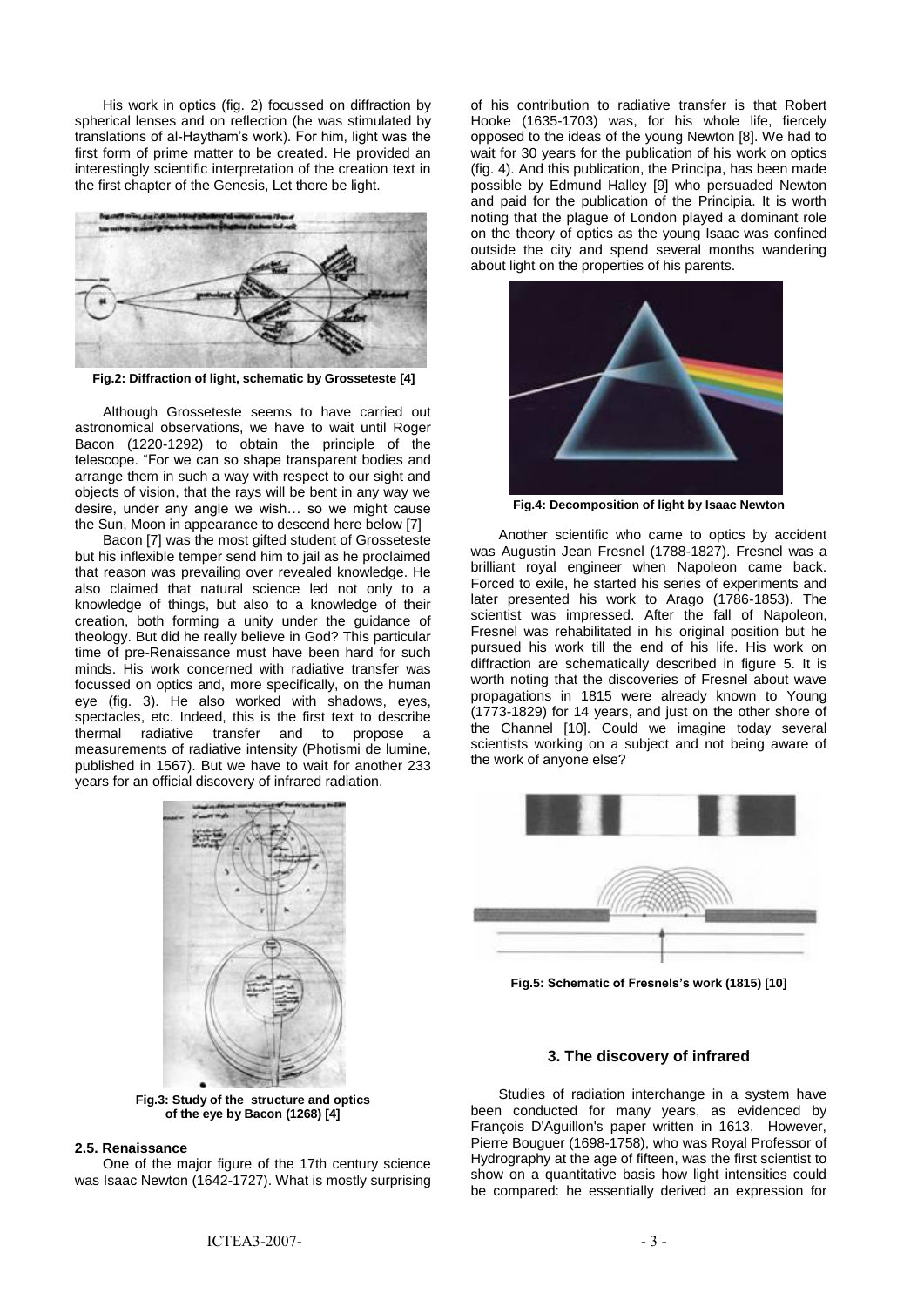the attenuation of light in a participating medium that is still used today.

The infrared region might well have been discovered by the Italian Landriani (fig.6) who seems to have been the first (may be about 1777) to examine the solar spectrum by passing a simple thermometer through it [11]. Rochon and Senebier made similar experiments. They likewise let the official discovery elude them: their work passed without notice!



**Fig.6: Marsilio Landriani (1698-1758)**

The discovery of the infrared region was finally made (or acknowledged) in the spring of 1800 by Sir Frederick William Herschel (1738-1822) mostly known for his discovery of Uranus. The young William [12], along with his nine brothers and sisters, became oboist in the Hanoverian guard has his father saw to it that his children became musicians. He moved to London and earned his living by giving music lessons. Astronomy was for him at first just a plain hobby! He eventually started to make telescopes and finally was able focus on astronomy after his marriage to a wealthy widow.

Herschel's (fig.7) first paper (with a delightful concise title): *Investigations of the Powers of the prismatic Colours to heat ad illuminate Objects: with Remarks*, that prove the different Refrangibility of Radiant Heat. To which is added an *Inquiry into the Method of viewing the Sun advantageously, with Telescopes of large Apertures and high magnifying Powers*, described his efforts to find a suitable color for a glass filter to be used for solar observations, so that it would transmit most light and least heat.



**Fig.7: Sir Frederick William Herschel (1738-1822)**

In the paper Herschel enthusiastically wrote: "*It appears that the maximum of the full red falls still short of the maximum of heat; which perhaps lies even a little beyond visible refraction. In this case, radiant heat will at least partly, if not chiefly, consist, if I may be permitted the expression, of invisible light!*".

In his second paper, he summarised his intensity measurements in the curves shown in fig.8. It can be noticed that he divided the visible spectrum in the domains earlier proposed by Newton himself and that he spotted the maximum of visible light in the yellow-green region. In this figure, the shaded areas clearly indicate the maximum of heat is beneath the visible spectrum.





André Marie Ampère (1835), and James David Forbes (1835) later provided confirmatory evidence that visible light and infrared radiation were identical in nature [1].

## **4. The measurements of infrared**

In the early 19th century, there was a crucial need for a device that could undeniably confirm that heat and light where part of the same "family", that of radiation. In these years, and for most of the 19th century, it appeared to most scientists of that time that there were three kinds of radiation, "caloric", "luminous", and "actinic". In 1872, we find John Draper stating that "*the general opinion held at the present day as to the constitution of the spectrum is this, that there exist a heat spectrum in the less refrangible regions, a light spectrum in the intermediate, and a spectrum producing chemical reaction in the more refrangible regions*".

In 1829, Leopoldo Nobili (1784-1835) refined Seebeck's thermocouple into the more sensitive thermopile. Nobili [13] was then living near Parma (at Reggio) where Macedonio Melloni (1798-1854) taught at the University. Intrigued by the novel device, Melloni eventually suggested modifications that made the "thermomultiplicateur" suitable for radiation measurements.

The "thermomultiplicateur" was capable of detecting radiation from a person at a distance of 8 to 10 meters. This instrument (fig.9), used a stack of about 30 small rods of bismuth and antimony, connected so that the hot junctions formed one face of a cube and the cold junction the other [14]. The output of the thermopile was connected with the terminals of the sensitive, two-needle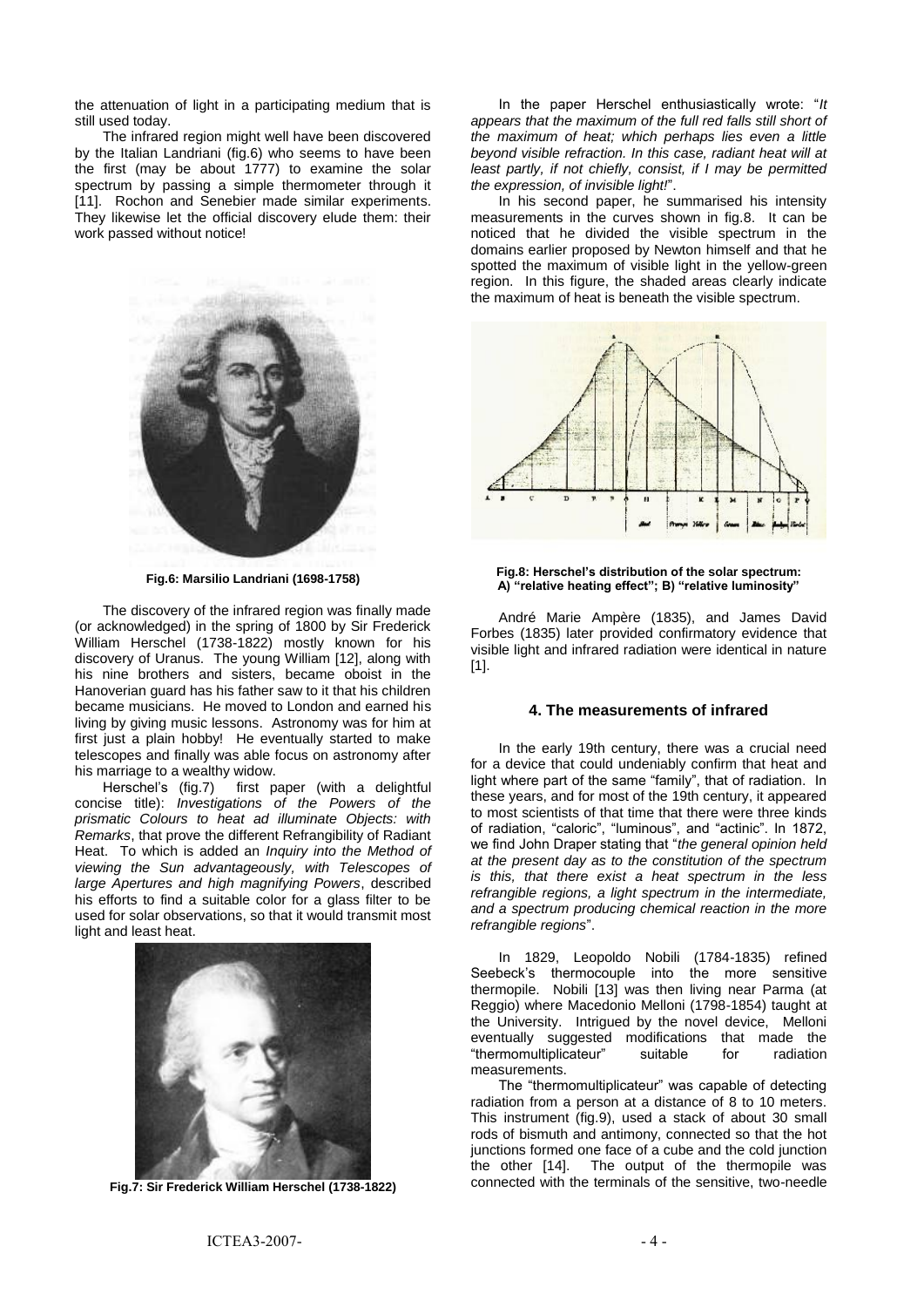"multiplicateur". The advantage of this instrument over the thermometer is two fold: (1) fast and high response; (2) the absence of the masking effect of the glass bulb. For details, the interested reader should consult La Thermochrôse ou la Coloration Calorifique printed in Napoli in 1850 (reprinted in facsimile in 1954).

Concerning the work of Melloni, Langley said: " …*of all the great students of our subject, who in reference to what he accomplished, made the fewest mistakes*". His work involved measurements of reflection and absorption [1]. He also mentioned that the position of the solar radiation peak varied from day to day, and properly concluded that this was due to subtle variations in the absorption of the atmosphere.



**Fig.9: The Melloni thermomultiplicateur in use.**

When it comes to light de composition, the spectroscope of Fraunhofer (1787-1826) (fig. 10) and that of Kirchoff (1824-1887) (fig. 11) must be mentioned here as the relevant instruments to improve the global understanding of the electromagnetic spectrum. It is by building out the Young-Fresnel theory that the young Fraunhofer [21] has been able to measure the darkest wave-lengths of the spectrum.



**Fig. 10: The spectroscope of Fraunhofer [15]**

The decade 1880-1890 saw the introduction of three high-sensitivity devices for infrared radiation: Langley's bolometer (fig. 12), Pringshiem's radiometer, and Boy's radiomicrometer [1].



**Fig.11: The spectroscope of Kirchoff [16]**



**Fig.12: The bolometer of Langley [17]**

What could be considered as the last series of tests that confirm the identical nature of light and infrared was proposed by Fizean (1819-1896) and Foucauld (1819- 1868). With very fine thermometers, for which telescopes were required for observation, they were the first to detect fringes interference in the infrared region. They were also able to confirm the conclusions of Melloni who claimed that electromagnetic waves were absorbed by the atmosphere.

## **5. The relation between temperature and radiation**

In 1889, Langley said: *"Immediately before us ... there is one great problem waiting solution. I mean the relation between temperature and radiation"*. At that time, as reported by Barr [1], the only known relations were those of Gustav Robert Kirchhoff and the empirical relation of Joseph Stefan, which was theoretically validated by Ludwig Edward Boltzmann, known as the Stefan-Boltzmann law for blackbody emissive power.

Wilhelm Carl Werner Otto Fritz Franz (Willy) Wien derived the displacement law in 1891 by consideration of a piston moving within a mirrored cylinder. The interesting result about this law is that Wien spotted a peak in blackbody emissive power at about  $0.8 \mu m$  at a body temperature of 6000K. *Almost exactly where Herschel found his maximum 91 years before!!*.

Measurements of blackbody radiation at various temperatures were begun by Otto Lummer with Willy Wien in 1896, but his work with Ernst Pringsheim is most famous, their experimental curves for blackbody having been reproduced many times since their first publication.